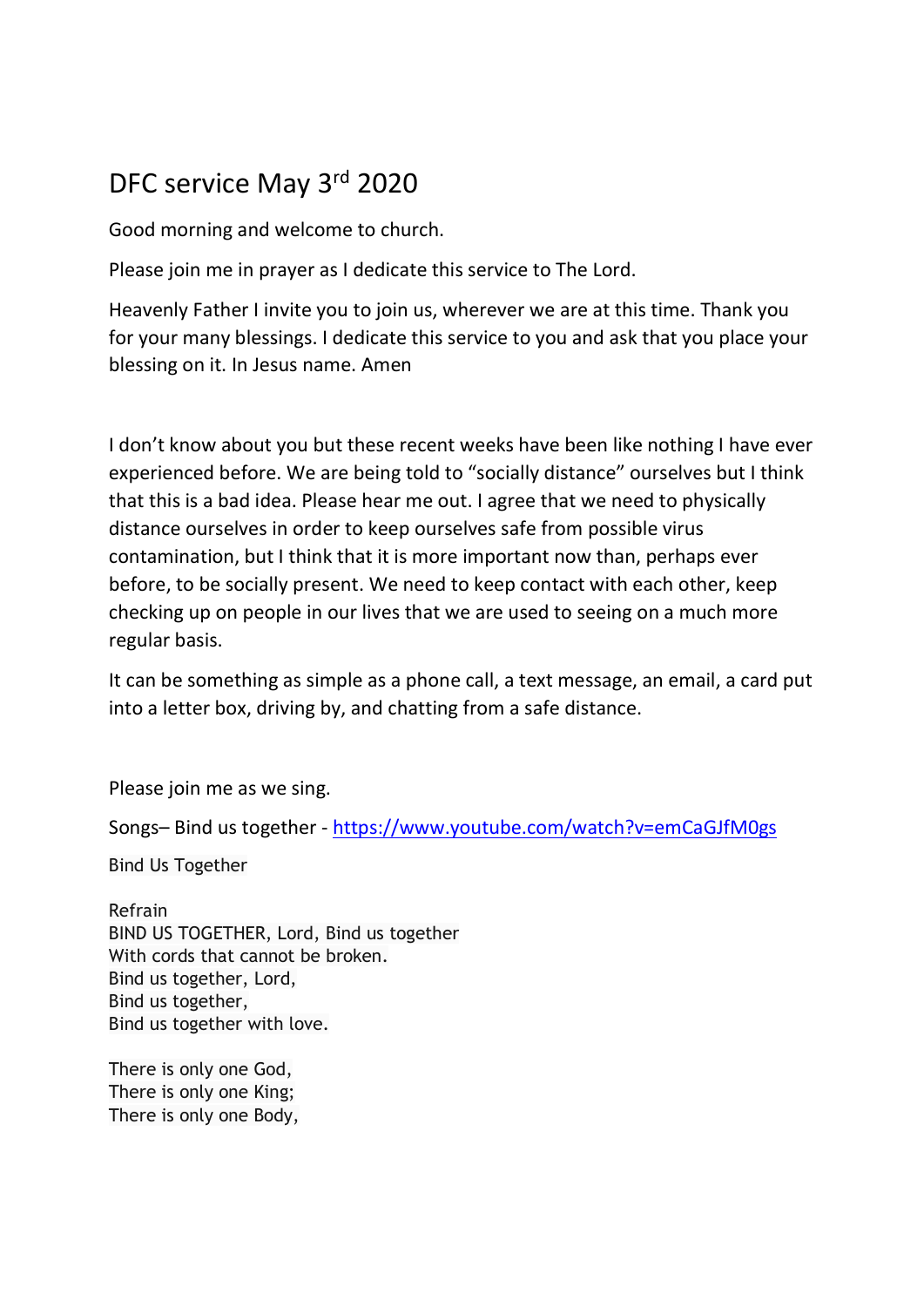That is why we sing:

Refrain Made for the glory of God, Purchased by His precious Son; Born with the right to be clean, For Jesus the victory has won.

Refrain You are the family of God, You are the promise divine; You are God's chosen desire, You are the glorious new wine.

## In Christ Alone - https://www.youtube.com/watch?v=ENtL\_li4GbE

In Christ alone my hope is found, He is my light, my strength, my song This Cornerstone, this solid Ground Firm through the fiercest drought and storm. What heights of love, what depths of peace When fears are stilled, when strivings cease My Comforter, my All in All Here in the love of Christ I stand.

In Christ alone! - who took on flesh, Fullness of God in helpless babe. This gift of love and righteousness, Scorned by the ones He came to save Till on that cross as Jesus died, The wrath of God was satisfied For every sin on Him was laid Here in the death of Christ I live.

There in the ground His body lay, Light of the world by darkness slain: Then bursting forth in glorious day Up from the grave He rose again And as He stands in victory Sin's curse has lost its grip on me, For I am His and He is mine Bought with the precious blood of Christ

No guilt in life, no fear in death, This is the power of Christ in me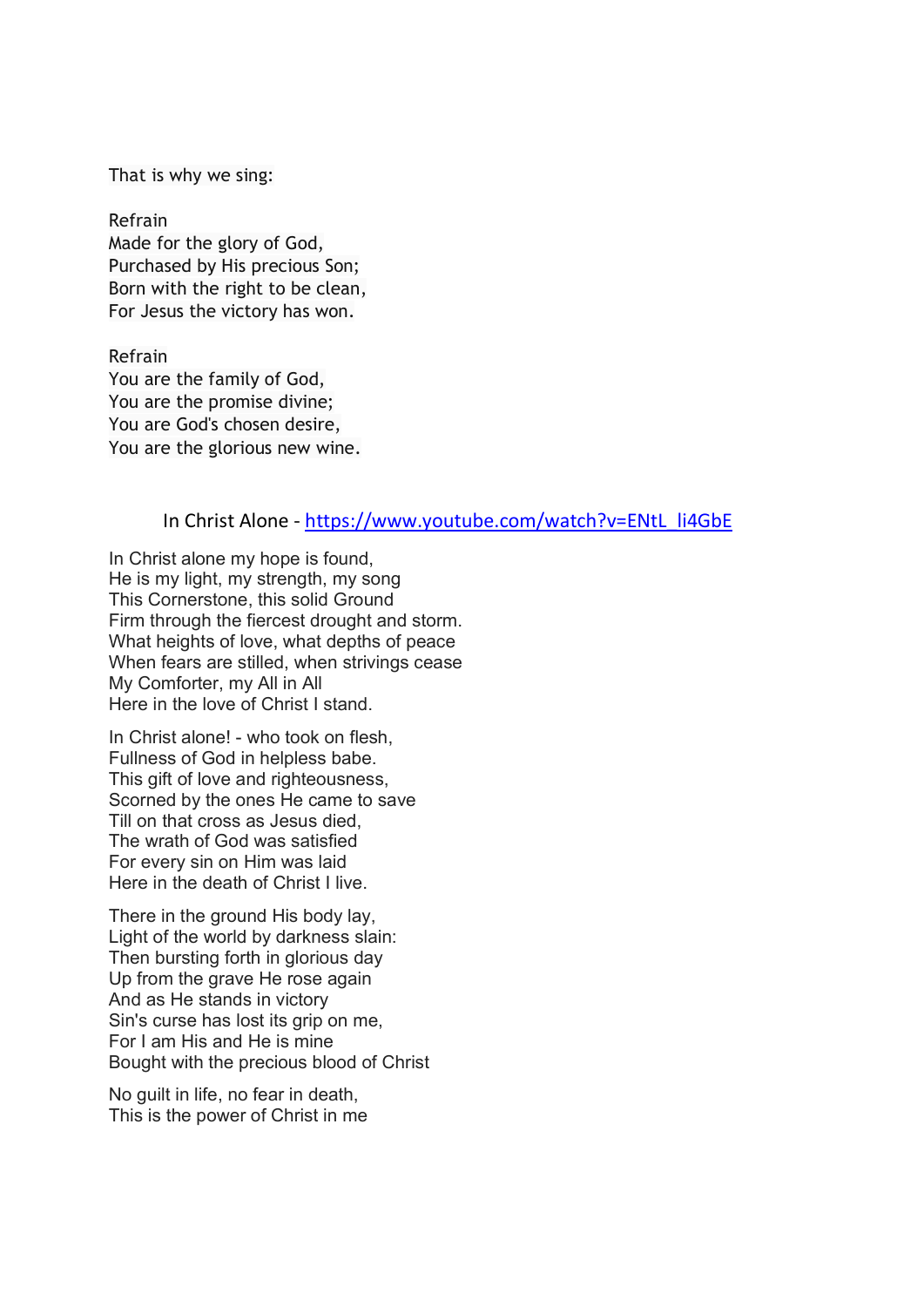From life's first cry to final breath, Jesus commands my destiny No power of hell, no scheme of man, Can ever pluck me from His hand Till He returns or calls me home Here in the power of Christ I'll stand.

Source: LyricFind Songwriters: Keith Getty / Stuart Townend

I saw it written somewhere (probably on Facebook) that we need to stay apart at the moment, so that when we get back together again, no one is missing.

We are all parts of the body of Christ. It says in 1 Corinthians 12: 12-26

1 Corinthians 12:12-26 New International Version (NIV)

## Unity and Diversity in the Body

<sup>12</sup>Just as a body, though one, has many parts, but all its many parts form one body, so it is with Christ. <sup>13</sup> For we were all baptized by<sup>[a]</sup> one Spirit so as to form one body—whether Jews or Gentiles, slave or free—and we were all given the one Spirit to drink. 14 Even so the body is not made up of one part but of many.

<sup>15</sup>Now if the foot should say, "Because I am not a hand, I do not belong to the body," it would not for that reason stop being part of the body. <sup>16</sup> And if the ear should say, "Because I am not an eye, I do not belong to the body," it would not for that reason stop being part of the body. 17 If the whole body were an eye, where would the sense of hearing be? If the whole body were an ear, where would the sense of smell be? 18 But in fact God has placed the parts in the body, every one of them, just as he wanted them to be. 19 If they were all one part, where would the body be? 20 As it is, there are many parts, but one body.

<sup>21</sup>The eye cannot say to the hand, "I don't need you!" And the head cannot say to the feet, "I don't need you!" <sup>22</sup> On the contrary, those parts of the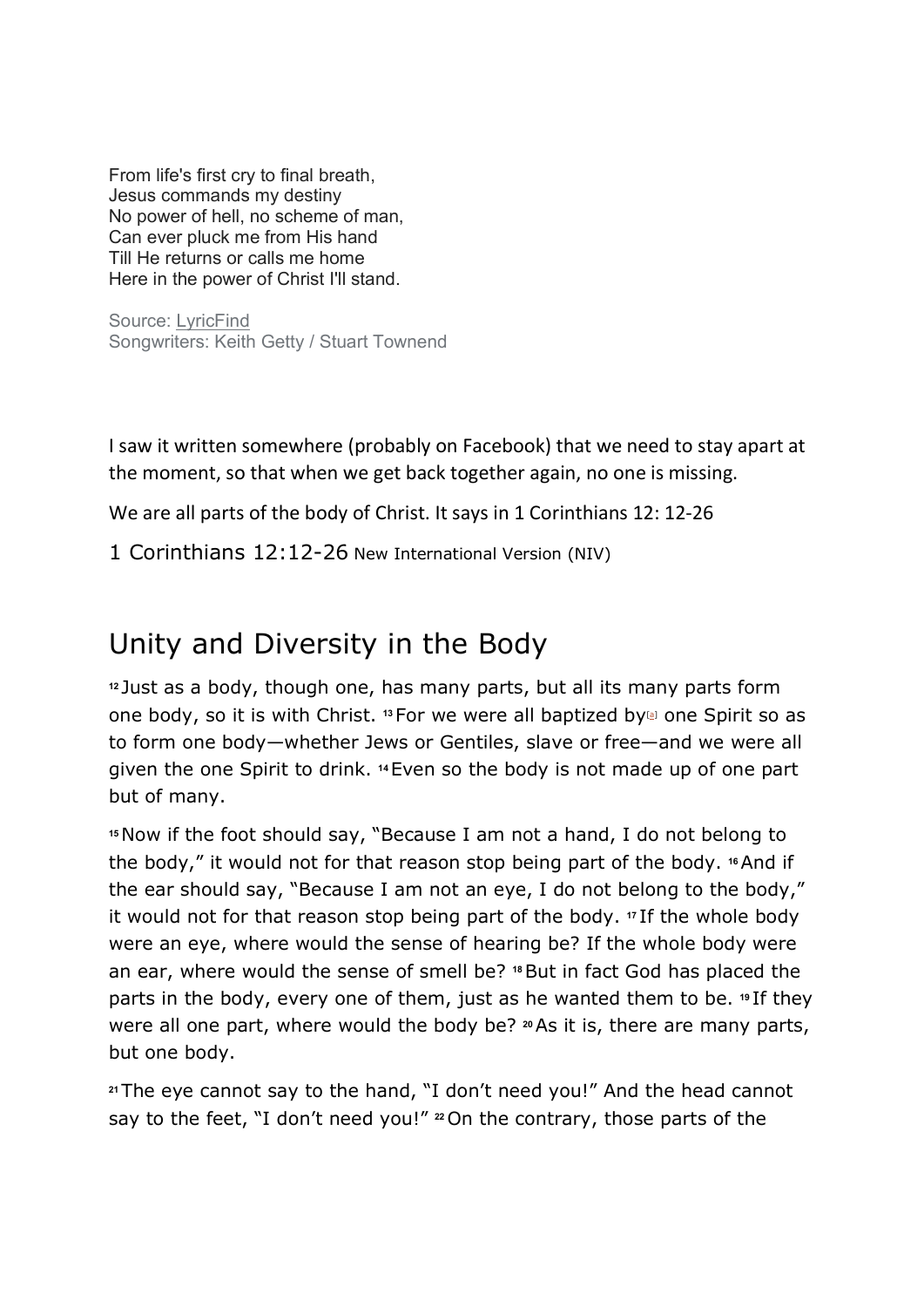body that seem to be weaker are indispensable, 23 and the parts that we think are less honorable we treat with special honor. And the parts that are unpresentable are treated with special modesty, 24 while our presentable parts need no special treatment. But God has put the body together, giving greater honor to the parts that lacked it, 25 so that there should be no division in the body, but that its parts should have equal concern for each other. 26 If one part suffers, every part suffers with it; if one part is honored, every part rejoices with it.

It is important that we remember that we are ALL important, and we ALL have a part to play.

Song – who you say I am - https://www.youtube.com/watch?v=GgBB863p2vw

Who am I that the highest King Would welcome me? I was lost but He brought me in Oh His love for me Oh His love for me

Who the Son sets free Oh is free indeed I'm a child of God Yes I am

Free at last, He has ransomed me His grace runs deep While I was a slave to sin Jesus died for me Yes He died for me

Who the Son sets free Oh is free indeed I'm a child of God Yes I am In my Father's house There's a place for me I'm a child of God Yes I am

I am chosen Not forsaken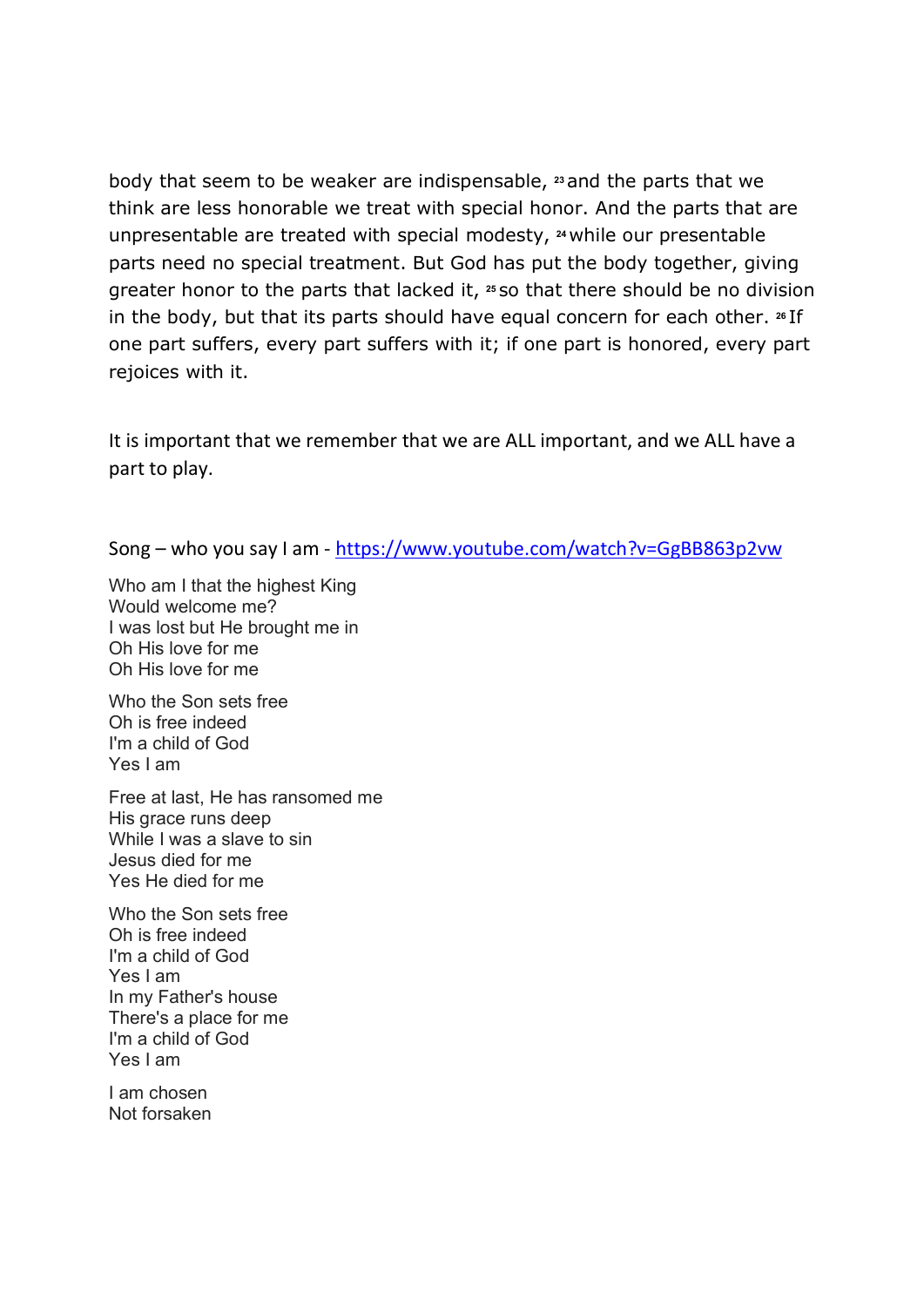I am who You say I am You are for me Not against me I am who You say I am

I am chosen Not forsaken I am who You say I am You are for me Not against me I am who You say I am I am who You say I am

Who the Son sets free Oh is free indeed I'm a child of God Yes I am In my Father's house There's a place for me I'm a child of God Yes I am

In my Father's house There's a place for me I'm a child of God Yes I am

I am chosen Not forsaken I am who You say I am You are for me Not against me I am who You say I am

I am chosen Not forsaken I am who You say I am You are for me Not against me I am who You say I am

I am chosen Not forsaken I am who You say I am You are for me Not against me I am who You say I am Oh, I am who You say I am Yes, I am who You say I am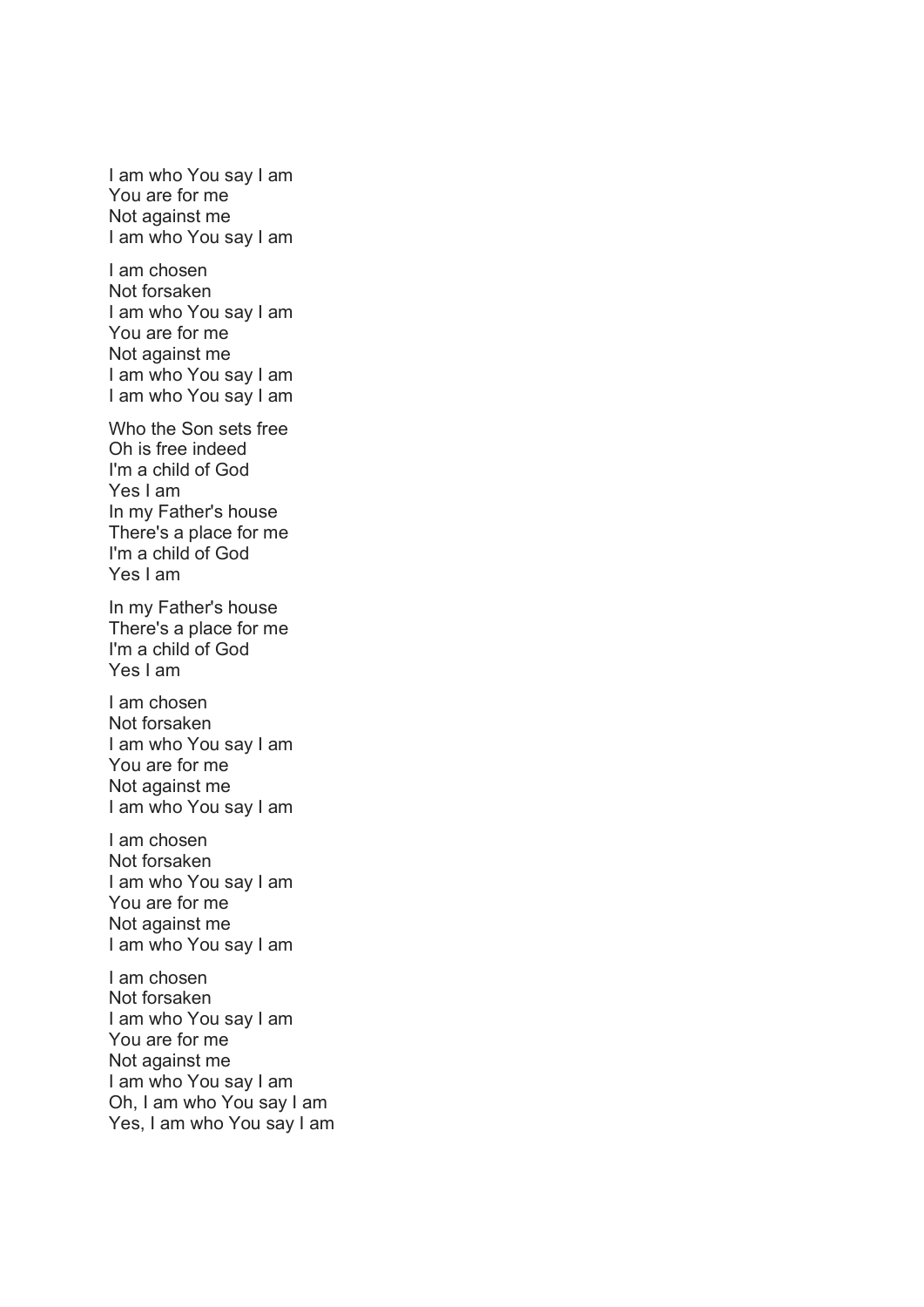Who the Son sets free Oh is free indeed I'm a child of God Yes I am

In my Father's house There's a place for me I'm a child of God Yes I am Source: LyricFind Songwriters: Ben Fielding / Reuben Morgan Who You Say I Am lyrics © Capitol Christian Music Group

I am in the process of completing a rather large jigsaw puzzle. We DCF are like this jigsaw puzzle, we are all part of a greater whole. If even one of us, one piece is missing, the puzzle is incomplete and not as its creator intended.

Prayer – Please join me as we pray.

Lord Jesus, we praise you, you are the almighty Lord of Lords. Thank you. We remember your instructions you gave on the way we should pray –

Our Father, who art in heaven

Hallowed be thy name

They kingdom come, Thy will be done

On earth as it is in Heaven.

Give us today our daily bread and forgive us our trespasses

As we forgive those who trespass against us.

Lead us not into temptation but deliver us from evil

For Thine is the kingdom, now and forever

Amen.

Lord we bring our petitions to you now – We pray for the world leaders, in particular we pray for Scott Morrison. Please guide him in the decisions that he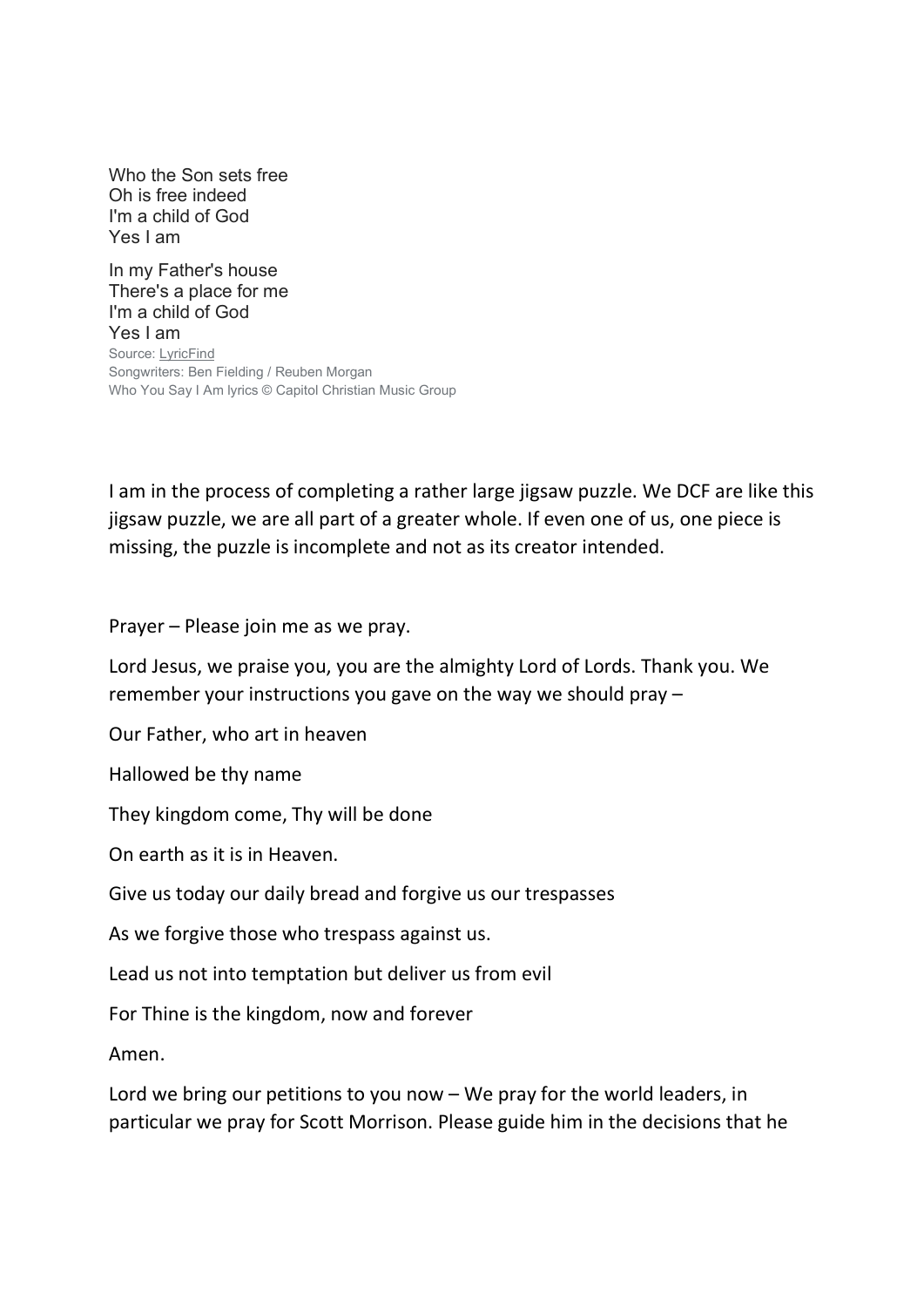makes for our country. We also pray for Mark McGowan, the leader of our state as he makes decisions that affect us all.

Thank you for the jobs that many of us have. We bring before you those whose employment have been adversely affected by the virus.

We ask for your protection over Tyla Holmes. Please Lord keep her safe, and may she return to Ray and Melissa soon.

We pray for comfort for Rod and Anne Baines who recently lost their daughter to a terrible accident.

Lord please be close to our sister Jenny at this time. Please place your healing hand upon her and give her peace. Please guide the doctors and other health professionals as they care for her.

We think of your servants, serving you in other countries. In particular we think of Juan and Vicki. Please make the process of them obtaining a new visa, smooth and without delay.

We remember Melissa, Ursula's daughter. Please relieve the pain of her arthritis, especially during her pregnancy.

We also ask for healing and treatment for Dorothy's shoulder. Please reduce or remove her pain. Thank you for the healing of Ron's ankle and ask that you continue to make it strong again.

Lord, please watch over Ceri's dad. Please bring someone to him who is able to share your word, and encourage him during this extremely tough time. We also ask for your hand to be over Daniel. Please lead and direct him, help him to lean into you.

Please take this time to bring any other requests and petitions to God……

Lord we want to thank and praise you for Ray Christmas, thank you for his life and that he celebrated his  $85<sup>th</sup>$  birthday. I thank you for him and for your work that he has done.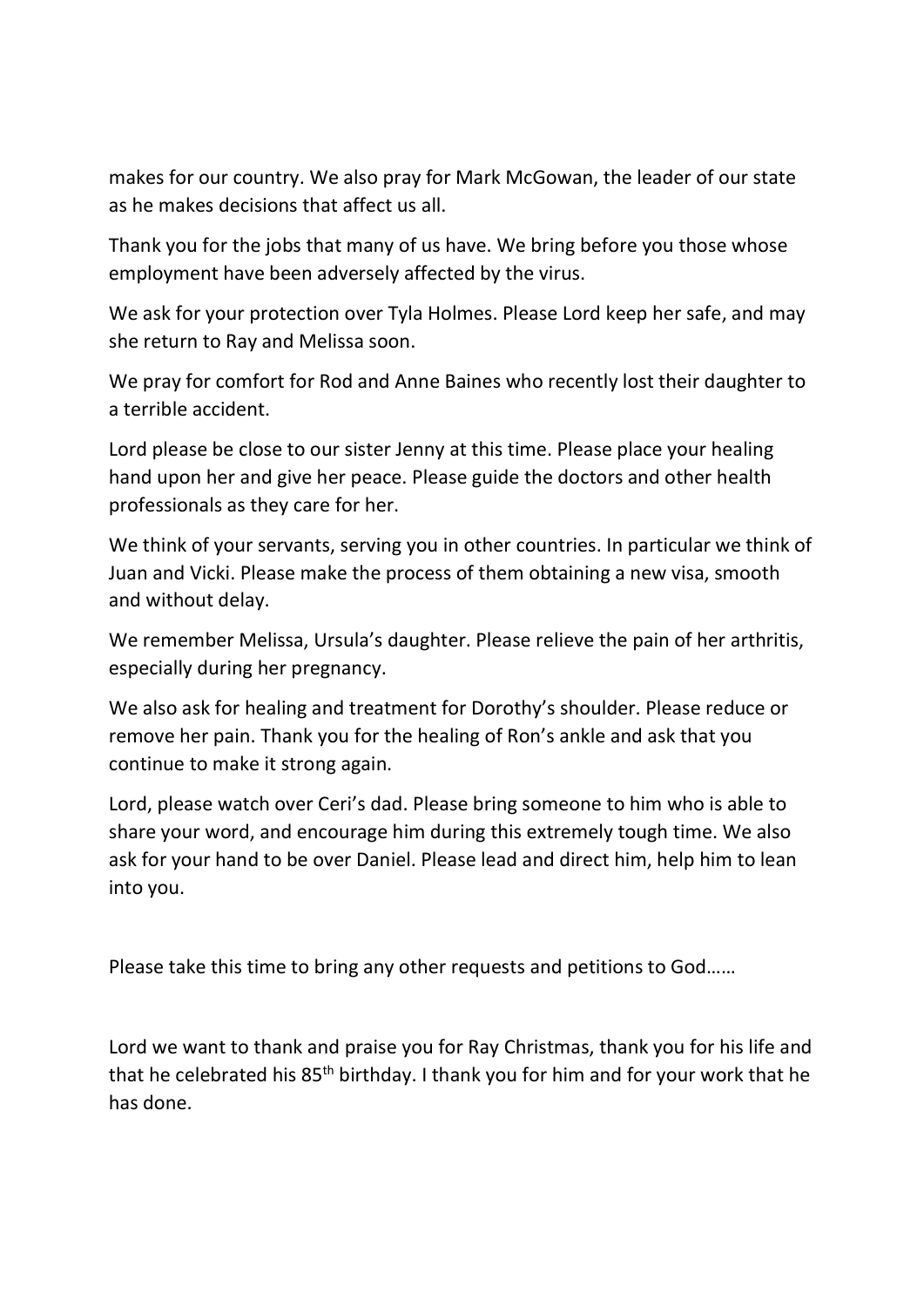We also praise you for Brian and Ruth's recent wedding anniversary celebration. Thank you for their commitment to you and to each other.

We would finally like to thank you for our Pastor Rob. Thank you for his recent birthday. Thank you for his leadership and guidance. Please continue to bless him and his family.

We bring these things to you Lord.

In Jesus name, Amen

Offering – Just a gentle reminder that the church still needs your financial support so please, if you have an internet connection go to your bank's website and make a deposit to the Darlington United Church account BSB-04922 Account-100012193 (the old account name is still in use). Or carry out your usual arrangements.

## Song – Heart of Worship - https://www.youtube.com/watch?v=P-Zp586pvZg

When the music fades All is stripped away And I simply come Longing just to bring Something that's of worth That will bless Your heart

I'll bring You more than a song, for a song in itself Is not what You have required You search much deeper within through the way things appear You're looking into my heart

I'm coming back to the heart of worship And it's all about You, all about You, Jesus I'm sorry, Lord, for the thing I've made it When it's all about You, all about You, Jesus

King of endless worth No one could express how much You deserve Though I'm weak and poor All I have is Yours, every single breath